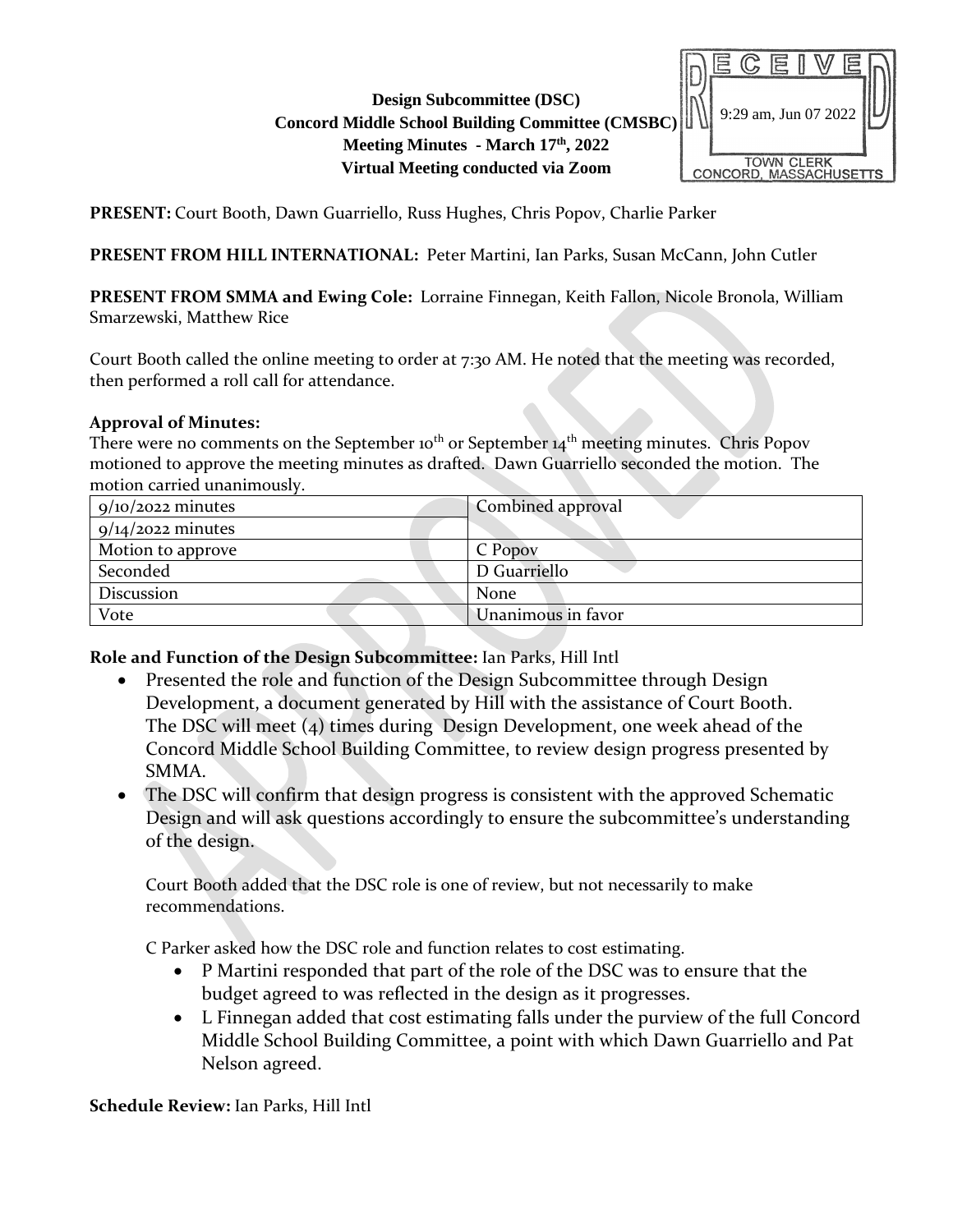- Reviewed the Design Development milestone schedule highlighting SMMA's march towards a Design Development estimate set due May 27, 2022. The plan review/estimating phase will follow thereafter and cost will be presented to the Concord Middle School Building Committee in late June 2022.
- Reviewed the proposed DSC meeting schedule which includes meetings #2-4 on April 14th, May 19th, and June23 $^{rd}$  at 7:30am.

C Booth advised checking with the Concord school staff regarding the April 14th meeting as the school district has vacation that week.

# **Presentation and Review of Updated Floor Plans:** Keith Fallon, Ewing Cole

Reviewed the design impact of four specific value management (VM) initiatives as well as the progress being made towards material selection and glazing adjustments.

#### **Value Management Initiative 26**: William Smarzewski, Ewing Cole

- Reviewed the design impact of VM Item #26 which was the removal of 934 gross square feet (GSF) from the building.
- **New GSF of building is now 142,576 gsf**.
	- o The corridor separating the gymnasium from the locker rooms, gym office, and gym storage was removed from the scope to meet this VM initiative.
	- o The locker rooms, office and gym storage will now be directly accessible through the gymnasium as opposed to through the corridor.

D Guarriello asked what the square footage of the locker room was and if it would require a secondary exit.

L Finnegan responded that she would check the square footage but did not believe it called for a secondary exit.

#### **Media Center:** William Smarzewski, Ewing Cole

Reported the media center was realigned to line up with the main entrance as discussed with the Concord Middle School Building Committee during schematic design.

D Guarriello added the following input:

- Raised concern regarding a pinch point on the second level floor plan
- Recommended expanding the corridor to avoid a dead-end corridor

W Smarzewski responded that this is an area that would evolve as Design Development progresses.

Note that the media center realignment is not a component of VM initiative 26, but rather a response to a previous DSC/CMSBC recommendation.

# **VM initiatives 18B and 20:** Saul Jabbawy, Ewing Cole

• Reviewed renderings showing replaced brick type 3 and all brick type 1 with ground face CMU.

**VM initiative 27:** Saul Jabbawy, Ewing Cole